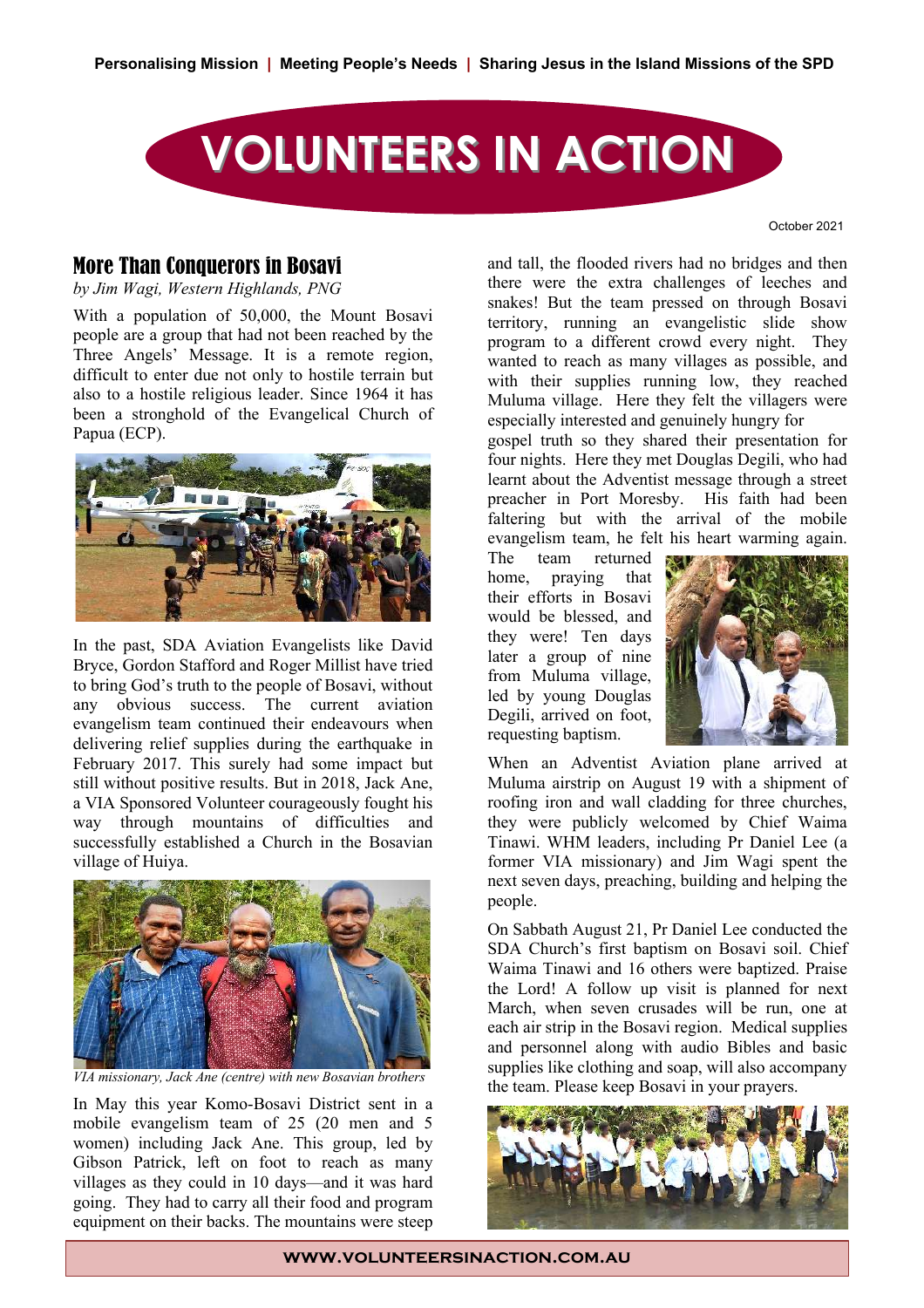## Audio Bibles for Bosavi

*by Jim Wagi, Western Highlands, PNG*

In late August, 240 audio Bibles, arranged by Pr John Kosmeier and distributed through VIA, arrived in the remote district of Bosavi. These were given out on Thursday August 26. Eight were specially reserved for the pastors of the Evangelical Church of Papua. Within days the report came through to the main WHM office that people continued coming, asking for audio Bibles.

The people there have neither seen nor heard audio Bible before. Recipients like Alfie (below) said, "I am so happy because this is the good news. I will play as often as I like." He has already made up his mind to become a Seventh-day Adventist. The audio Bible will help him to understand the gospel truth more fully.



# To God Be the Glory! VIA Comes Full Circle

*by Stanley Aurika, Eastern Highlands Simbu Mission, PNG*

God had done so many great works in this mission since VIA started. Looking back, we are filled with praise for the way He has blessed. In the beginning, volunteers worked willingly for many years when they couldn't be offered a paid job by their Mission, and God blessed their dedication and trust in Him.

Many of them were sponsored to attend Omaura school of Ministry. Upon graduation, most of them were picked up by their home Missions as mission volunteers, and many then moved on to become fulltime workers. Some went on to further study at Sonoma college and PAU.

Faithful VIA missionaries have been ordained as field pastors, some went on to serve as District Directors, for example, Peter Fago, Boas Leowan, Sam Kepa, Lorance Aitapo and Yauko Kasave. Some, like Reuben Krimpave in Sepik, were appointed as departmental directors. Seeing their children attend colleges and universities has been one of the most rewarding experiences for the VIA's.

Another who started as a VIA missionary is Mission Secretary Pr. James Kiangua. District Director Yauko Kasave has also been called to Omaura School of Ministry. Our great God has blessed the VIA training work at Omaura, EHSM. God deserves all praise and honor!

# Church Membership Quadruples

*Report by Ben Lasak, Kakulip Grow One Adventist Church, Finschhafen District*



Ben is a VIA Missionary who was appointed to Kakulip church in early 2020. Situated in a staunchly Lutheran area, and with only one baptised SDA member there, it was a challenging assignment. God blessed and through house-to-house visitations, adult literacy classes, health seminars, and Bible studies, Ben prepared four precious souls for baptism.

# 'Total Member Involvement' Rolls Up Its Sleeves

*Report by Ben Lasak, Kakulip Grow One Adventist Church, Finschhafen District*

When VIA Missionary, Ben Lasak, took up his challenging position at Kakulip church there wasn't even a place for



him to live, let alone a church in which the new members could worship. But then 'Total Member Involvement' came to his rescue.

The SDA church members from the surrounding districts arrived and set to work building him a house. They also cleared and dedicated a large area beside his house where the new church will be built. The materials for the church will be donated by the Morobe Mission Head Office. All praise to God!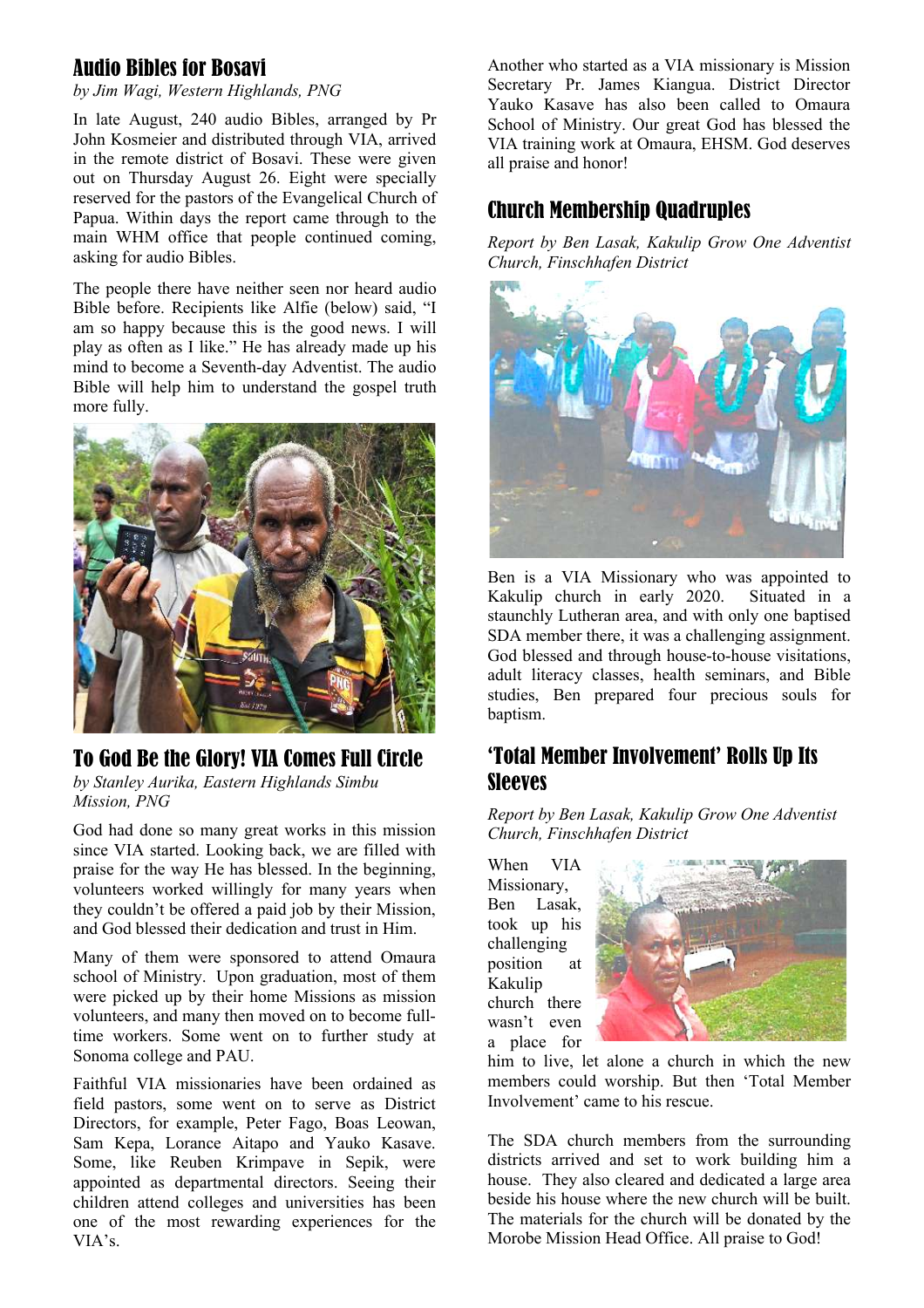### Business Training Brings New Opportunities

*by Numboku local church in Yangoru Kubalia Region, Sepik Mission, PNG*

VIA field missionary, John Fabian Homboku, wanted to offer more to the community friends he was studying the Bible with every Sabbath. So he asked them if they would be interested in Small Medium Enterprise Training. This would certify them to access small business bank loans, providing them with more financial stability. His idea was greeted with enthusiasm and before long 22 people had registered to attend the training sessions.



*VIA John Fabian Homboku with the happy SME graduates*

Upon graduation, they received a NDB (National Development Bank) Certificate, qualifying them to obtain a bank loan to start up small scale businesses.

John Fabian encourages other VIAs to conduct these trainings in their areas, expanding their gospel influence as they meet the day-to-day needs of the members of their community.

### Thank You Volunteers In Action!

*by Wilfred Nangu, Sepik Mission, PNG*



With funds from VIA, the Sepik mission was recently able to run workers meetings for all the workers and volunteers in their area. Everyone enjoyed the training and were encouraged as they met and shared their experiences. They would each like to thank VIA's faithful supporters for your "willing heart to reach and train us."

### **In 2021 we have the highest number of sponsored VIAs (434!) since 2011. That's a record for the last decade. Thank YOU!**

# Keeping Sabbath in Secret

#### *by Jack Aingky Tobby, Morobe Province, PNG*

The Indagen Adventist church was pleased to welcome visitors through their doors one Sabbath. The family was from the nearby non-Adventist village of Musep and at lunch after the sermon, they told VIA missionary, Jack Aingky Tobby, that they had been secretly keeping the Sabbath in their home. They have been prohibited from going to church on Sabbath by their parish priest.

There have been many evangelism meetings held at Indagen church and several volunteers and laypeople have also been active in the area. Jack believes that there are many people secretly keeping Sabbath and he feels called to do the follow up work of seeking them out and visiting them.



### Locally-grown Lord's Supper!

*by the Ginde Kuso, Koweth and Yawan churches*

The Koweth SDA church in Morobe Province, PNG, recently reached out to their community by running classes on how to grow wheat. A VIA Missionary trained people on how farming wheat could bring them a small income to help them to survive financially. He was relieved when the wheat grew, and now the unleavened bread for the Lord's Supper is made from locally grown wheat flour!

The Koweth church also has more news… they just finished building the first SDA school in their area. It is the Koweth Adventist Kindergarten School.

VIA missionary, Ginde Kuso has also been busy helping with the construction of the Boksavin SDA Church, and helping with Adult Literacy Training at Kabwum church.

#### **Pre-Evangelism Program in Yawan**

The Yawan SDA church ran a week-long, preevangelism program earlier this year. Community members were very interested to attend the nightly meetings on various health topics. The week concluded with a special all-day Sabbath program.

# *DID YOU KNOW?*

VIA only uses 0.5% of total funds for overhead costs—and that all comes from bank interest—so **100% of your gift**  goes to the field.  $\odot$  Thank you for trusting us with your hard-earned donations as we invest it for eternity.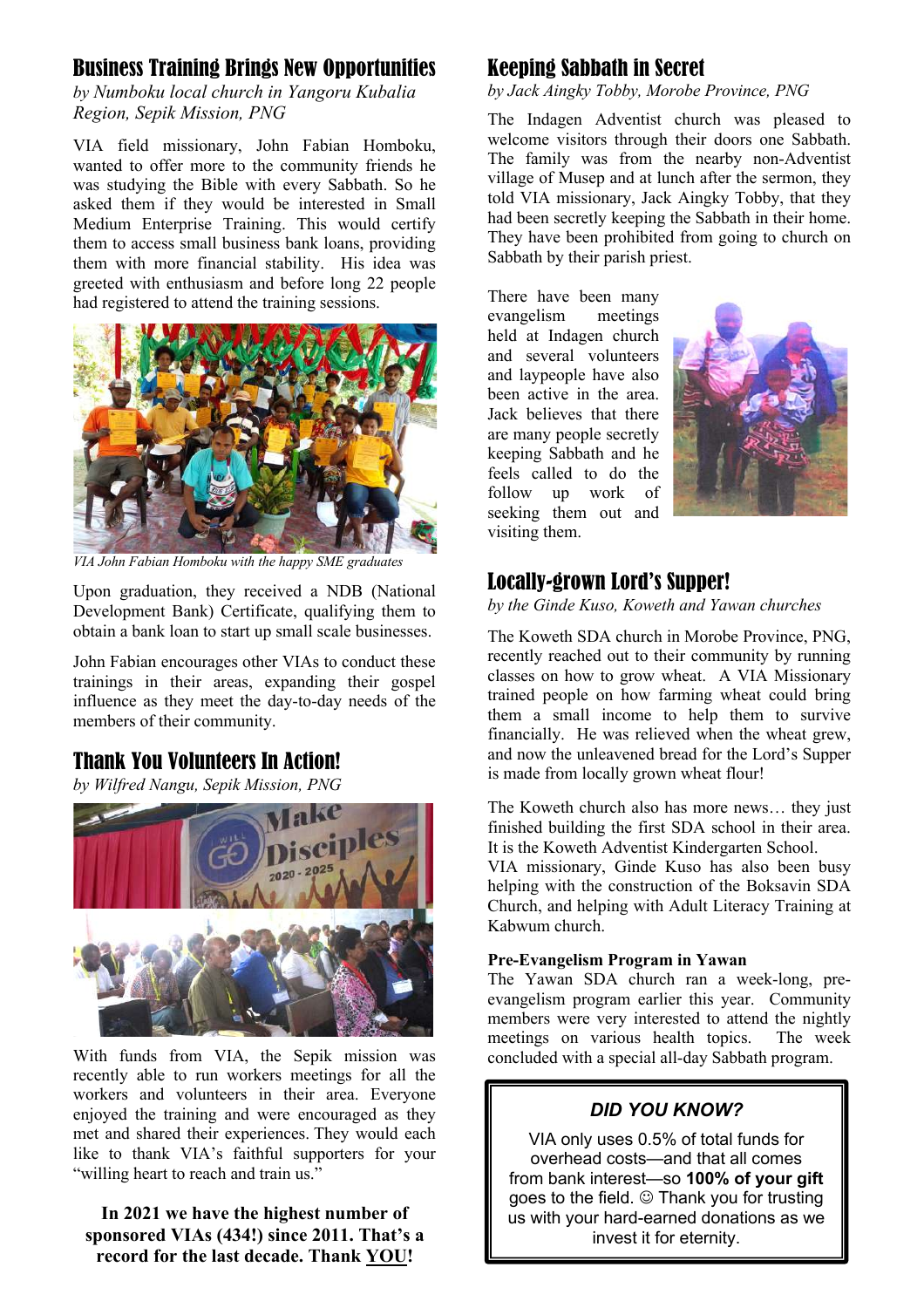# Bougainville Mission Workers' Meetings



The Bougainville Mission is classified as one on the smaller missions in the country of Papua New Guinea. This autonomous region, with an estimated population of 300,000, has only 9,000 baptized members, so only 3% of the region is Adventist.

Membership growth is slow and perhaps this is because of the civil unrest crisis that has been affecting the region for many years. This Mission consists of eight districts and the landscape is a mix of coastal and mountainous areas.

This Mission has 33 full-time workers and 20 sponsored VIA missionaries. They are doing a great work, distributed equally within the eight districts of the Bougainville Mission. On the  $27<sup>th</sup>$ -  $31<sup>st</sup>$  July our workers meeting was conducted at Bougainville Mission Headquarters. All workers were invited to attend with their spouses and the overall program was very successful. Thank you, VIA committee for supporting us financially with K5,500 to cover the expenses of running the program.

Sessions were run during the day by Officers and Directors and worships in the afternoon by president Pastor Julius Divu. All attendees loved the program which ended on a high note with the dedication and consecration prayer of workers with their families.



#### **Dear Friends of VIA**

If your heart is being touched by the Holy Spirit as you read of these faithful men and women who are working on the front lines of God's work, we invite you to consider increasing your support for them, in prayer or financially, or by sharing this newsletter with others who may also be prompted to give. *Thank you for your ongoing faithfulness.*

### Please Build More Churches!

*by Greg Abel, Health Temperance & Family Life Ministries Director, Bougainville Mission.* 

The Bougainville Mission Director, Greg Abel, was blessed to recently visit the Buin District. In Turigau village, a remarkable thing happened in 2020 after the *Revelation of Hope* two-week evangelistic series. An entire congregation converted to Adventism! The local PNG Church of Fellowship changed their church signs to display 'SDA Church'.

During this most recent visit, we were invited to visit the Turigau village chief's brother, who had recently suffered a mild stroke. We gave him a hot



bath and a two-hour massage. The chief invited us into many other homes, and we were able to pray with people and invite them along to the nightly meetings we were running.

The Turigau village chief is a great ambassador for the Seventh-day Adventist church. He is a powerful leader and has a great influence over his village. Wherever we went he told people that the SDA church is "the new church that cares for us." Before leaving each home, he would express the joy and peace he is sensing since inviting the Adventists into his village.



While the Tirigau church was still under construction, another village chief arrived requesting that an evangelism program be conducted in his village, and a new church built there too.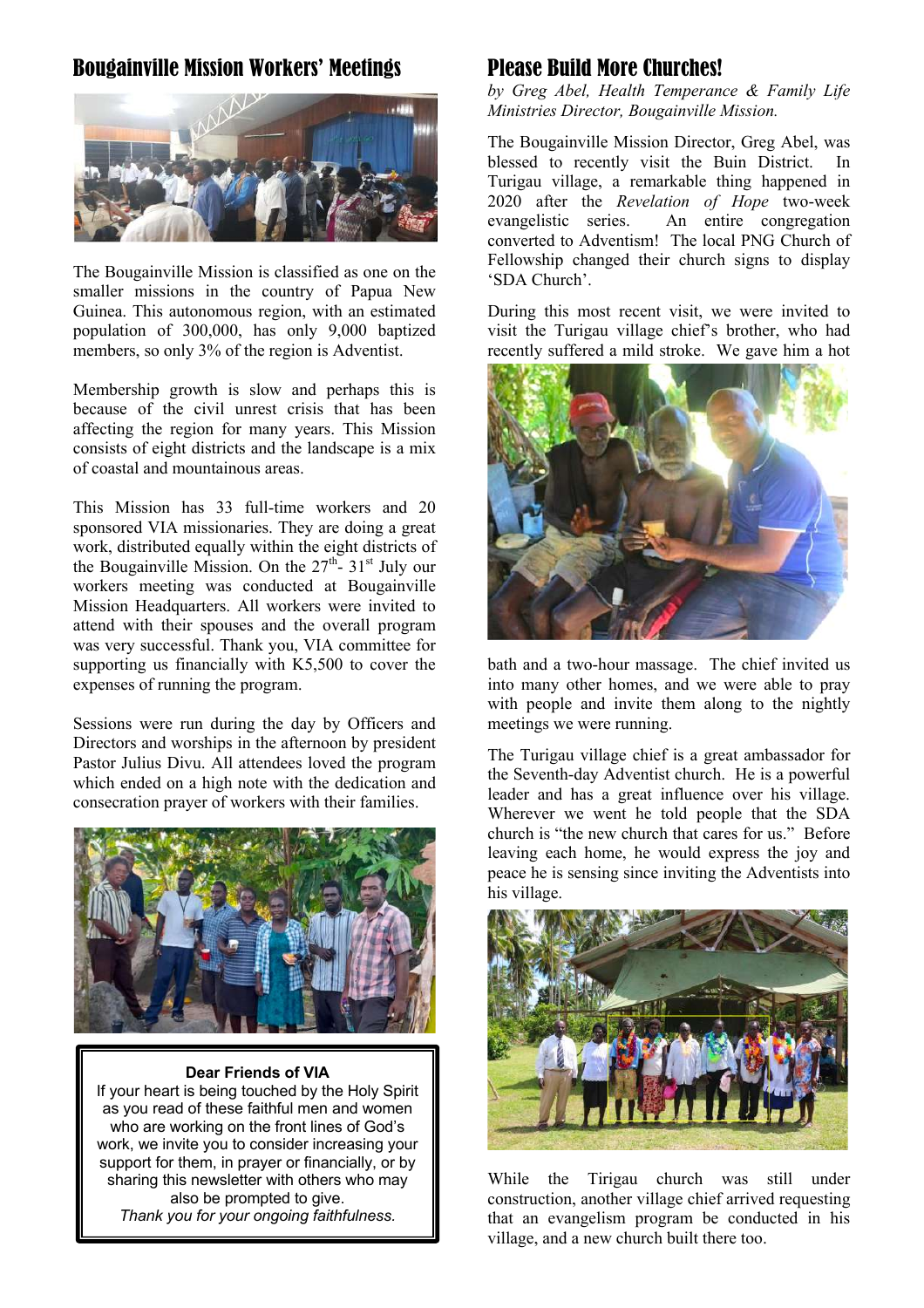# Maureen Mingel - A PNG Dorcas!

On reading through the many stories that VIA Maureen Mingel shares, the title 'PNG Dorcas' comes immediately to mind. Her ministry's foundation is prayer and, as the Holy Spirit prompts her, she moves through her community attending to the real-life needs of the people she meets. Here are some of her stories from Nawaeb District.

#### **Bible Studies with Orphans**

Maureen has been visiting Joshua regularly, doing Bible studies with him. Having no living parents, he has grown to love his church family and will soon be baptised.



#### **Witchcraft Family Request a Visit**

Maureen felt compelled to spend one month in special prayer for this family who had never allowed anyone to speak with them about Jesus. After this season of prayer, the father of the home requested she visit, and she is thrilled to be sharing God's love with them.



#### **Unity through Sewing**

Maureen was saddened to see disunity amongst the women of her church. She prayed for God's guidance and felt inspired by the Holy Spirit to participate in running a Women's Ministry Emphasis Sabbath. In preparation for their upcoming program, she got them together for a sewing class and taught them to sew their own special uniforms. When the emphasis day arrived, Maureen was thrilled to see newfound love and harmony amongst the group.



#### **More Inspired Sewing Projects**

This single mum is a volunteer literacy teacher at the church. She attended Maureen's sewing classes and now proudly makes clothes for her daughters. She is also using her new skills to earn an income to support her family.

Maureen also visits many families when they have sick family members. She encourages them and seeks ways to help them practically with their needs.

When death visited a poor family in her community, Maureen rallied together the church ladies and with their new skills they lined and decorated a coffin donated by the church. The family was so touched by this thoughtful gesture.





**Adventurers Neckerchiefs** are sewn by Maureen and given to children whose parents cannot afford to buy them. Many of these families are not Adventists and some of the children are orphans.



#### **Lani's Sabbath Dress**

Little Lani loves coming to church. Her mother is a single parent who works hard at her nursing job. She isn't strong in her faith, but Lani keeps bringing her along. To encourage her in her young faith, Maureen gave Lani a World-Changers Bible and made her a special Sabbath dress. Lani loves it!

Maureen's husband Charles is very supportive of all her VIA activities in their community. He recently helped her complete a project her sewing skills

couldn't manage… building a concrete pit toilet for their community, to help with sanitation and water-saving.

Maureen says that her ministry is so fulfilling! "I thank God Almighty for calling me to serve in His mission and to prepare people's hearts for His soon return."